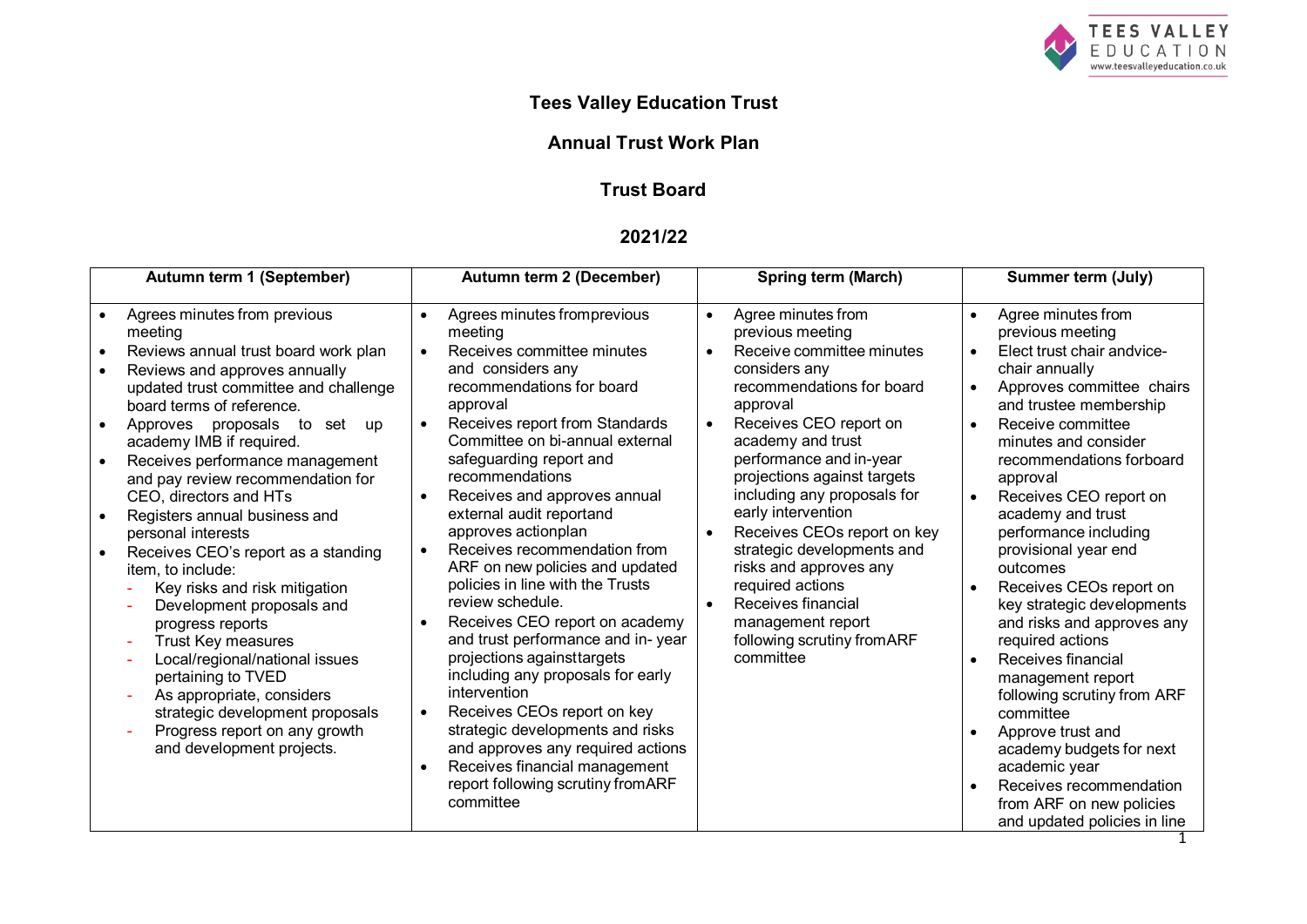

|  | with the Trusts review<br>schedule. |
|--|-------------------------------------|
|  |                                     |
|  |                                     |
|  |                                     |
|  |                                     |
|  |                                     |
|  |                                     |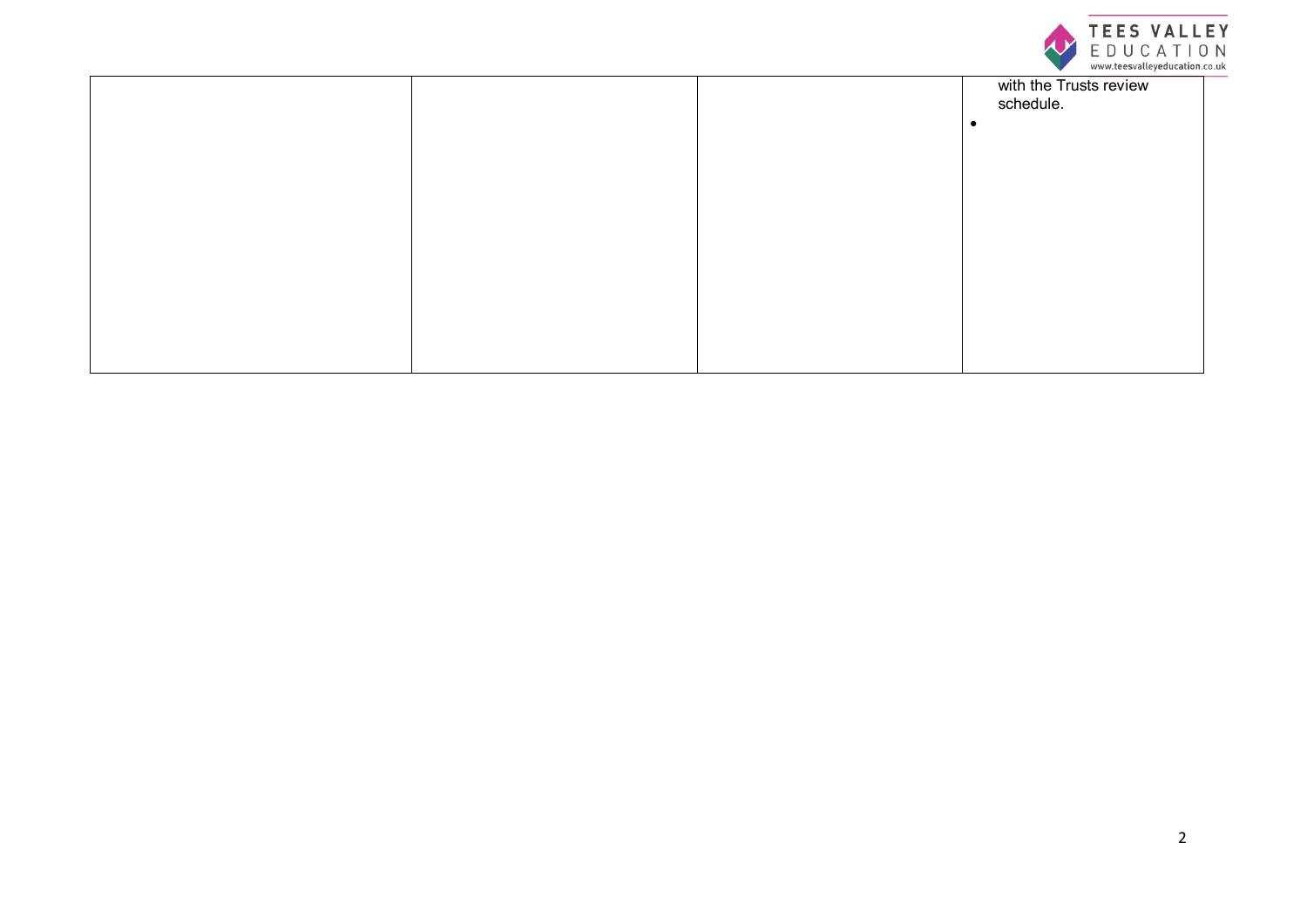

**Trust Board self-evaluation and review:** 1 day in March-April each year to:

- ensure all trustees are updated on national governance policy developments;<br>• review trustee skills audit and membership against governance competency fr
- review trustee skills audit and membership against governance competency framework;<br>• review trust governance structures and consider changes that may need to be developed
- review trust governance structures and consider changes that may need to be developed;<br>• consider three to five vear strategic development plan for the trust
- consider three to five year strategic development plan for the trust,

### **Standards Committee**

| November 2021                   | <b>March 2022</b>                | <b>July 2022</b>            |
|---------------------------------|----------------------------------|-----------------------------|
|                                 |                                  |                             |
| Agree minutes from              | Agree minutes from               | Agree minutes from          |
| previous meeting                | previous meeting                 | previous meeting            |
| Receive termly<br>$\bullet$     | Receive termly<br>$\bullet$      | Receive termly<br>$\bullet$ |
| report from CB chair            | report from CB chair             | report from CB chair        |
| and consider                    | DTIS report on                   | DTIS report on trust        |
| recommendations                 | trust wide                       | wide performance            |
| and proposed                    | performance and                  | and projections             |
| actions.                        | projections against              | against targets             |
| DTIS report on                  | targets                          | including                   |
| trust wide                      | Receive updates on               | provisional year end        |
| performance and                 | national/regional                | outcomes                    |
| projections against             | education/MAT/RSC                | Review pupil                |
| targets                         | developments.                    | premium impact              |
| Receive updates on<br>$\bullet$ | Consider                         | across trust and            |
| national/regional               | implications for                 | make                        |
| education/MAT/RSC               | <b>TVED and make</b>             | recommendations             |
| developments.                   | recommendations to               | for forthcoming pp          |
| Consider                        | <b>TB</b>                        | plan                        |
| implications for                | Consider CEO and<br>$\bullet$    | Receive updates on          |
| <b>TVED</b> and make            | DTIS proposals for               | national/regional           |
| recommendations to              | trust wide CPD,                  | education/MAT/RSC           |
| <b>TB</b>                       | staffing and staff               | developments.               |
| Consider CEO/DTIS               | structures and make              | Consider                    |
| proposals for trust             | recommendations to               | implications for            |
| wide CPD, staffing              | ТB                               | TVED and make               |
| and staff structures            | Review annual trust<br>$\bullet$ | recommendations to          |
| and make                        | RAD and progress                 | <b>TB</b>                   |
| recommendations to              | towards targets                  | Consider                    |
| TB                              |                                  | <b>CEO/DTIS</b>             |
|                                 |                                  | proposals                   |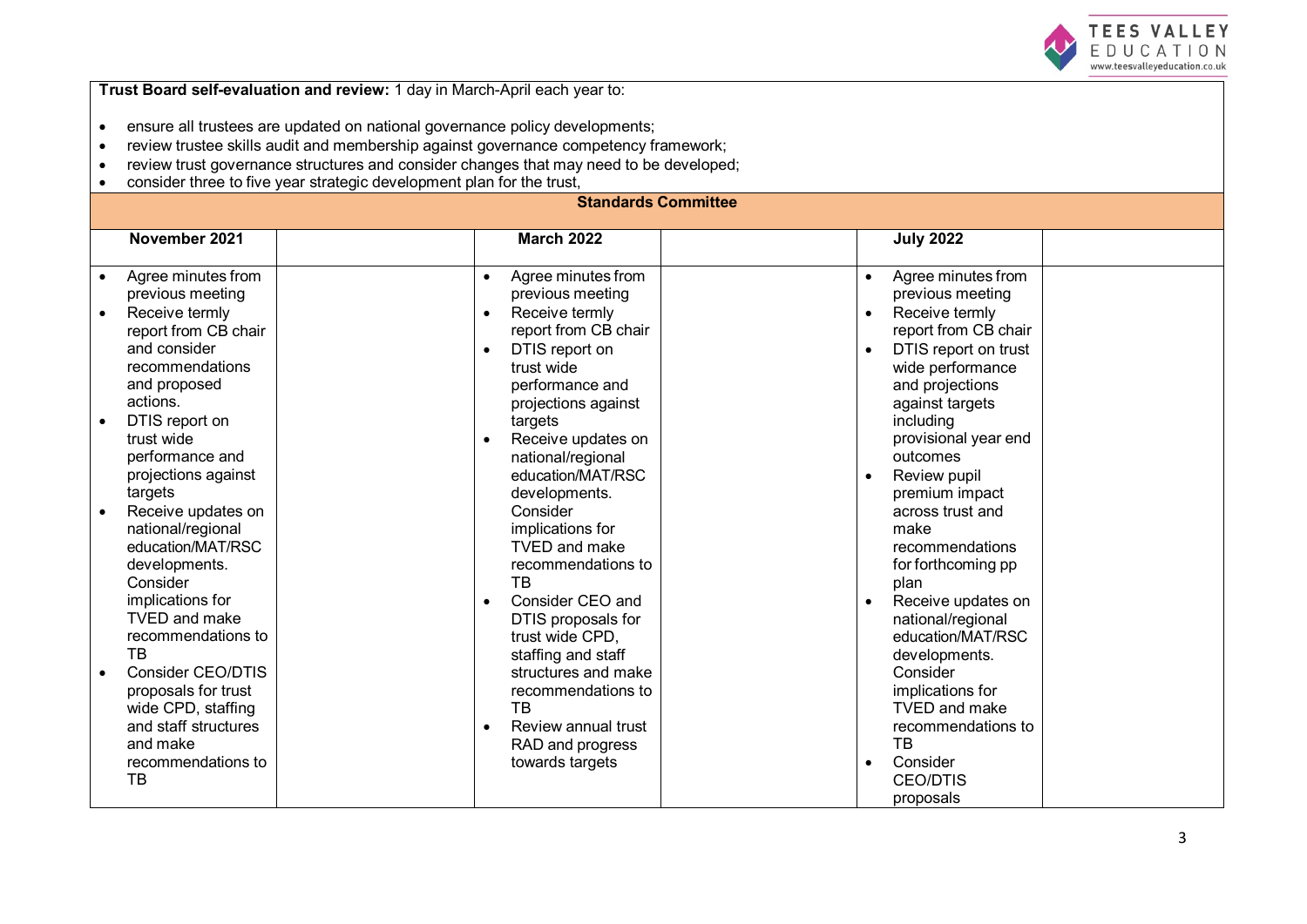

| Consider CEO/DTIS<br>for trust wide CPD,<br>Review annual trust<br>$\bullet$<br>staffing and staff<br>RAD and progress<br>proposals for early<br>structures and make<br>towards targets<br>intervention and<br>recommendations to<br>Consider<br>make<br>TB<br>recommendations to<br>CEO/Director's<br>TB<br>Review annual trust<br>proposals for early<br>RAD and progress<br>intervention and<br>In-depth<br>$\bullet$<br>towards targets<br>consideration of<br>make<br>Consider possible<br>recommendations to<br>proposed trust<br>trust priorities for<br>TВ<br>strategic<br>improvement and<br>developments with<br>In-depth<br>$\bullet$<br>recommendations to<br>KPIs in following<br>consideration of<br>TB for growth,<br>academic year and<br>proposed trust<br>development and<br>make<br>strategic<br>recommendations to<br>reflective practice<br>developments with<br><b>TB</b><br>recommendations to<br>Review impact of<br>$\bullet$<br>Consider CEO/DTIS<br>TB for growth,<br>pupil premium plan.<br>development and<br>proposals for early<br><b>Review trust</b><br>$\bullet$<br>reflective practice<br>intervention and<br>corporate risk<br>make<br>Review impact of<br>register with<br>recommendations to<br>pupil premium plan.<br>particular focus on<br><b>TB</b><br>Approve annual<br>risks to outcomes,<br>trust pupil premium<br>performance and<br>In-depth<br>$\bullet$<br>consideration of<br>plan and spend<br>teaching and |                     |                   |                |  |
|----------------------------------------------------------------------------------------------------------------------------------------------------------------------------------------------------------------------------------------------------------------------------------------------------------------------------------------------------------------------------------------------------------------------------------------------------------------------------------------------------------------------------------------------------------------------------------------------------------------------------------------------------------------------------------------------------------------------------------------------------------------------------------------------------------------------------------------------------------------------------------------------------------------------------------------------------------------------------------------------------------------------------------------------------------------------------------------------------------------------------------------------------------------------------------------------------------------------------------------------------------------------------------------------------------------------------------------------------------------------------------------------------------------------------------------------------------------|---------------------|-------------------|----------------|--|
|                                                                                                                                                                                                                                                                                                                                                                                                                                                                                                                                                                                                                                                                                                                                                                                                                                                                                                                                                                                                                                                                                                                                                                                                                                                                                                                                                                                                                                                                |                     |                   |                |  |
|                                                                                                                                                                                                                                                                                                                                                                                                                                                                                                                                                                                                                                                                                                                                                                                                                                                                                                                                                                                                                                                                                                                                                                                                                                                                                                                                                                                                                                                                |                     |                   |                |  |
|                                                                                                                                                                                                                                                                                                                                                                                                                                                                                                                                                                                                                                                                                                                                                                                                                                                                                                                                                                                                                                                                                                                                                                                                                                                                                                                                                                                                                                                                |                     |                   |                |  |
|                                                                                                                                                                                                                                                                                                                                                                                                                                                                                                                                                                                                                                                                                                                                                                                                                                                                                                                                                                                                                                                                                                                                                                                                                                                                                                                                                                                                                                                                |                     |                   |                |  |
|                                                                                                                                                                                                                                                                                                                                                                                                                                                                                                                                                                                                                                                                                                                                                                                                                                                                                                                                                                                                                                                                                                                                                                                                                                                                                                                                                                                                                                                                |                     |                   |                |  |
|                                                                                                                                                                                                                                                                                                                                                                                                                                                                                                                                                                                                                                                                                                                                                                                                                                                                                                                                                                                                                                                                                                                                                                                                                                                                                                                                                                                                                                                                |                     |                   |                |  |
|                                                                                                                                                                                                                                                                                                                                                                                                                                                                                                                                                                                                                                                                                                                                                                                                                                                                                                                                                                                                                                                                                                                                                                                                                                                                                                                                                                                                                                                                |                     |                   |                |  |
|                                                                                                                                                                                                                                                                                                                                                                                                                                                                                                                                                                                                                                                                                                                                                                                                                                                                                                                                                                                                                                                                                                                                                                                                                                                                                                                                                                                                                                                                |                     |                   |                |  |
|                                                                                                                                                                                                                                                                                                                                                                                                                                                                                                                                                                                                                                                                                                                                                                                                                                                                                                                                                                                                                                                                                                                                                                                                                                                                                                                                                                                                                                                                |                     |                   |                |  |
|                                                                                                                                                                                                                                                                                                                                                                                                                                                                                                                                                                                                                                                                                                                                                                                                                                                                                                                                                                                                                                                                                                                                                                                                                                                                                                                                                                                                                                                                |                     |                   |                |  |
|                                                                                                                                                                                                                                                                                                                                                                                                                                                                                                                                                                                                                                                                                                                                                                                                                                                                                                                                                                                                                                                                                                                                                                                                                                                                                                                                                                                                                                                                |                     |                   |                |  |
|                                                                                                                                                                                                                                                                                                                                                                                                                                                                                                                                                                                                                                                                                                                                                                                                                                                                                                                                                                                                                                                                                                                                                                                                                                                                                                                                                                                                                                                                |                     |                   |                |  |
|                                                                                                                                                                                                                                                                                                                                                                                                                                                                                                                                                                                                                                                                                                                                                                                                                                                                                                                                                                                                                                                                                                                                                                                                                                                                                                                                                                                                                                                                |                     |                   |                |  |
|                                                                                                                                                                                                                                                                                                                                                                                                                                                                                                                                                                                                                                                                                                                                                                                                                                                                                                                                                                                                                                                                                                                                                                                                                                                                                                                                                                                                                                                                |                     |                   |                |  |
|                                                                                                                                                                                                                                                                                                                                                                                                                                                                                                                                                                                                                                                                                                                                                                                                                                                                                                                                                                                                                                                                                                                                                                                                                                                                                                                                                                                                                                                                |                     |                   |                |  |
|                                                                                                                                                                                                                                                                                                                                                                                                                                                                                                                                                                                                                                                                                                                                                                                                                                                                                                                                                                                                                                                                                                                                                                                                                                                                                                                                                                                                                                                                |                     |                   |                |  |
|                                                                                                                                                                                                                                                                                                                                                                                                                                                                                                                                                                                                                                                                                                                                                                                                                                                                                                                                                                                                                                                                                                                                                                                                                                                                                                                                                                                                                                                                |                     |                   |                |  |
|                                                                                                                                                                                                                                                                                                                                                                                                                                                                                                                                                                                                                                                                                                                                                                                                                                                                                                                                                                                                                                                                                                                                                                                                                                                                                                                                                                                                                                                                |                     |                   |                |  |
|                                                                                                                                                                                                                                                                                                                                                                                                                                                                                                                                                                                                                                                                                                                                                                                                                                                                                                                                                                                                                                                                                                                                                                                                                                                                                                                                                                                                                                                                |                     |                   |                |  |
|                                                                                                                                                                                                                                                                                                                                                                                                                                                                                                                                                                                                                                                                                                                                                                                                                                                                                                                                                                                                                                                                                                                                                                                                                                                                                                                                                                                                                                                                |                     |                   |                |  |
|                                                                                                                                                                                                                                                                                                                                                                                                                                                                                                                                                                                                                                                                                                                                                                                                                                                                                                                                                                                                                                                                                                                                                                                                                                                                                                                                                                                                                                                                |                     |                   |                |  |
|                                                                                                                                                                                                                                                                                                                                                                                                                                                                                                                                                                                                                                                                                                                                                                                                                                                                                                                                                                                                                                                                                                                                                                                                                                                                                                                                                                                                                                                                |                     |                   |                |  |
|                                                                                                                                                                                                                                                                                                                                                                                                                                                                                                                                                                                                                                                                                                                                                                                                                                                                                                                                                                                                                                                                                                                                                                                                                                                                                                                                                                                                                                                                |                     |                   |                |  |
|                                                                                                                                                                                                                                                                                                                                                                                                                                                                                                                                                                                                                                                                                                                                                                                                                                                                                                                                                                                                                                                                                                                                                                                                                                                                                                                                                                                                                                                                |                     |                   |                |  |
|                                                                                                                                                                                                                                                                                                                                                                                                                                                                                                                                                                                                                                                                                                                                                                                                                                                                                                                                                                                                                                                                                                                                                                                                                                                                                                                                                                                                                                                                |                     |                   |                |  |
|                                                                                                                                                                                                                                                                                                                                                                                                                                                                                                                                                                                                                                                                                                                                                                                                                                                                                                                                                                                                                                                                                                                                                                                                                                                                                                                                                                                                                                                                | <b>Review trust</b> | learning and risk | proposed trust |  |
| mitigation actions<br>strategic<br>corporate risk                                                                                                                                                                                                                                                                                                                                                                                                                                                                                                                                                                                                                                                                                                                                                                                                                                                                                                                                                                                                                                                                                                                                                                                                                                                                                                                                                                                                              |                     |                   |                |  |
| developments with<br>register with                                                                                                                                                                                                                                                                                                                                                                                                                                                                                                                                                                                                                                                                                                                                                                                                                                                                                                                                                                                                                                                                                                                                                                                                                                                                                                                                                                                                                             |                     |                   |                |  |
| recommendations to<br>particular focus on                                                                                                                                                                                                                                                                                                                                                                                                                                                                                                                                                                                                                                                                                                                                                                                                                                                                                                                                                                                                                                                                                                                                                                                                                                                                                                                                                                                                                      |                     |                   |                |  |
| TB for the<br>risks to outcomes,                                                                                                                                                                                                                                                                                                                                                                                                                                                                                                                                                                                                                                                                                                                                                                                                                                                                                                                                                                                                                                                                                                                                                                                                                                                                                                                                                                                                                               |                     |                   |                |  |
| forthcoming<br>performance and                                                                                                                                                                                                                                                                                                                                                                                                                                                                                                                                                                                                                                                                                                                                                                                                                                                                                                                                                                                                                                                                                                                                                                                                                                                                                                                                                                                                                                 |                     |                   |                |  |
| academic year<br>teaching and                                                                                                                                                                                                                                                                                                                                                                                                                                                                                                                                                                                                                                                                                                                                                                                                                                                                                                                                                                                                                                                                                                                                                                                                                                                                                                                                                                                                                                  |                     |                   |                |  |
| learning and risk<br><b>Review trust</b>                                                                                                                                                                                                                                                                                                                                                                                                                                                                                                                                                                                                                                                                                                                                                                                                                                                                                                                                                                                                                                                                                                                                                                                                                                                                                                                                                                                                                       |                     |                   |                |  |
| mitigation actions<br>corporate risk                                                                                                                                                                                                                                                                                                                                                                                                                                                                                                                                                                                                                                                                                                                                                                                                                                                                                                                                                                                                                                                                                                                                                                                                                                                                                                                                                                                                                           |                     |                   |                |  |
| register with                                                                                                                                                                                                                                                                                                                                                                                                                                                                                                                                                                                                                                                                                                                                                                                                                                                                                                                                                                                                                                                                                                                                                                                                                                                                                                                                                                                                                                                  |                     |                   |                |  |
| particular focus on                                                                                                                                                                                                                                                                                                                                                                                                                                                                                                                                                                                                                                                                                                                                                                                                                                                                                                                                                                                                                                                                                                                                                                                                                                                                                                                                                                                                                                            |                     |                   |                |  |
| risks to outcomes,                                                                                                                                                                                                                                                                                                                                                                                                                                                                                                                                                                                                                                                                                                                                                                                                                                                                                                                                                                                                                                                                                                                                                                                                                                                                                                                                                                                                                                             |                     |                   |                |  |
| performance and                                                                                                                                                                                                                                                                                                                                                                                                                                                                                                                                                                                                                                                                                                                                                                                                                                                                                                                                                                                                                                                                                                                                                                                                                                                                                                                                                                                                                                                |                     |                   |                |  |
| teaching and                                                                                                                                                                                                                                                                                                                                                                                                                                                                                                                                                                                                                                                                                                                                                                                                                                                                                                                                                                                                                                                                                                                                                                                                                                                                                                                                                                                                                                                   |                     |                   |                |  |
| learning and risk                                                                                                                                                                                                                                                                                                                                                                                                                                                                                                                                                                                                                                                                                                                                                                                                                                                                                                                                                                                                                                                                                                                                                                                                                                                                                                                                                                                                                                              |                     |                   |                |  |
| mitigation actions                                                                                                                                                                                                                                                                                                                                                                                                                                                                                                                                                                                                                                                                                                                                                                                                                                                                                                                                                                                                                                                                                                                                                                                                                                                                                                                                                                                                                                             |                     |                   |                |  |
| and make                                                                                                                                                                                                                                                                                                                                                                                                                                                                                                                                                                                                                                                                                                                                                                                                                                                                                                                                                                                                                                                                                                                                                                                                                                                                                                                                                                                                                                                       |                     |                   |                |  |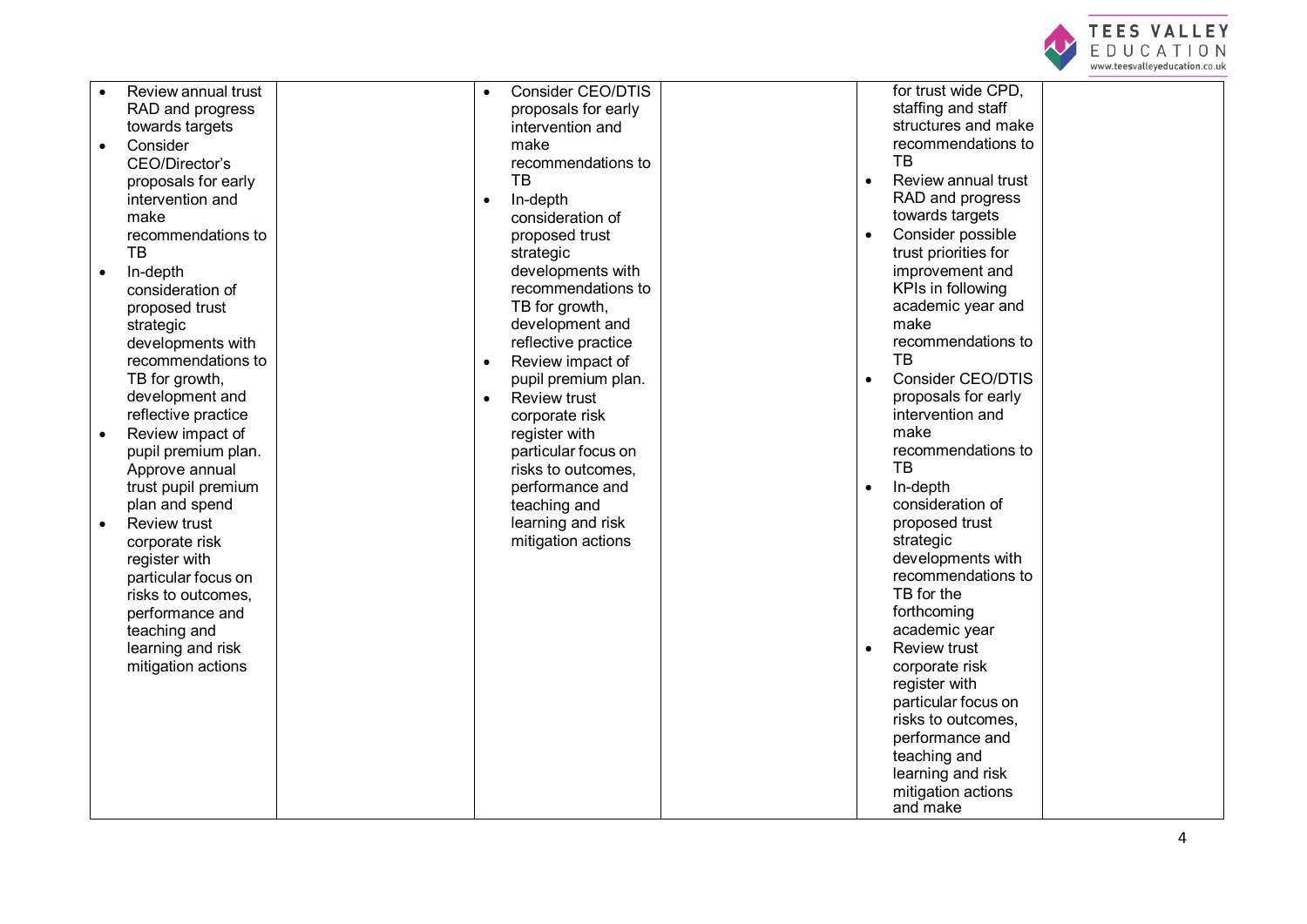

|  |  | recommendations to<br>TB for risks and |  |
|--|--|----------------------------------------|--|
|  |  | mitigation for<br>following year       |  |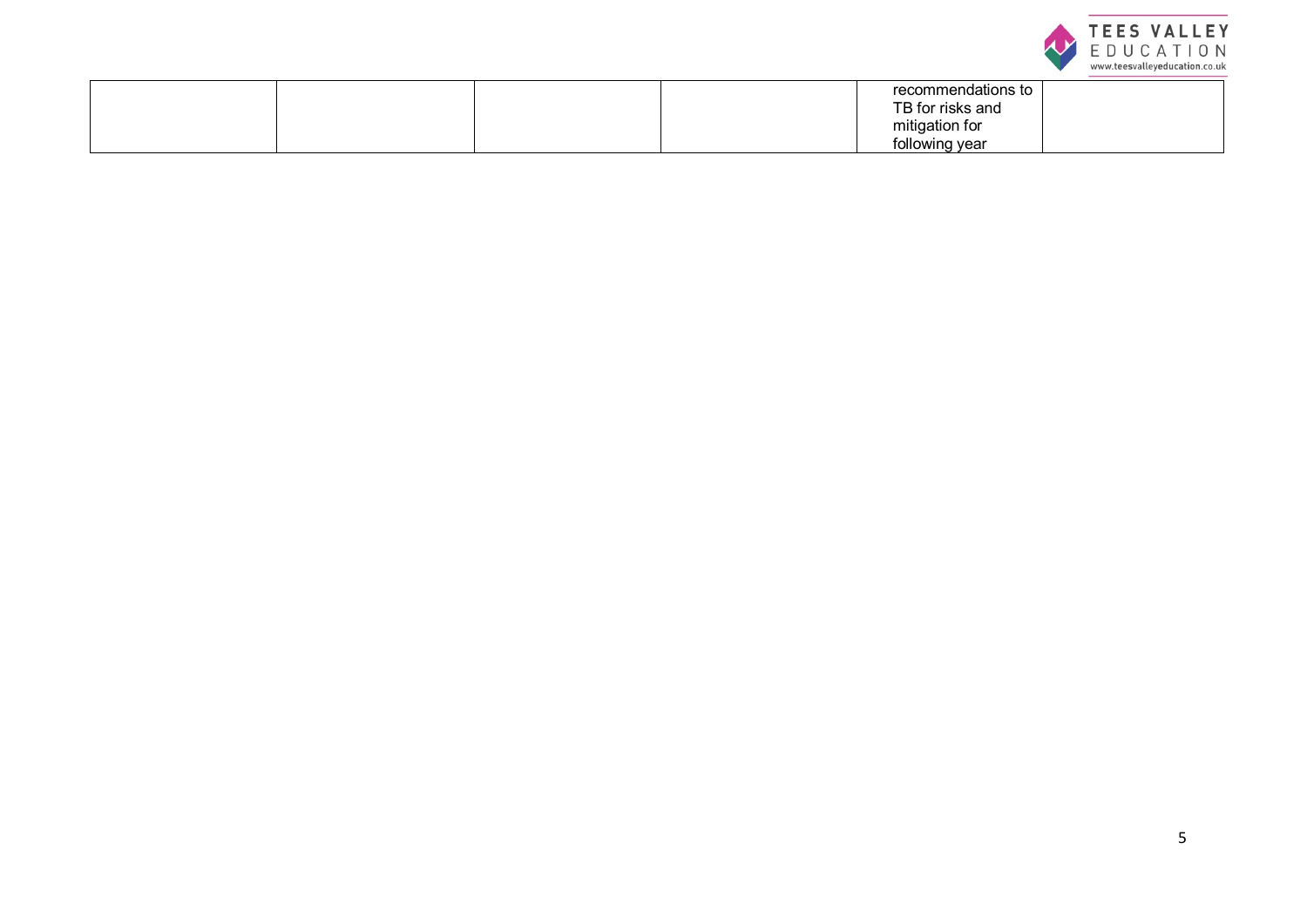

| <b>Audit, Risk and Finance Committee</b> |                                                                                                                                                                                                                                                                                                                                                                                                                                                                                                                                                                                                                                                                                                                                                                                                                                      |                                                                                                                                                                                                                                                                                                                                                                                                                                                                                                                                                                                                        |                                                                                                                                                                                                                                                                                                                                                                                                                                                                                                                                                                                                                                                                                                                                                                                                                                                                                                                                              |  |  |  |
|------------------------------------------|--------------------------------------------------------------------------------------------------------------------------------------------------------------------------------------------------------------------------------------------------------------------------------------------------------------------------------------------------------------------------------------------------------------------------------------------------------------------------------------------------------------------------------------------------------------------------------------------------------------------------------------------------------------------------------------------------------------------------------------------------------------------------------------------------------------------------------------|--------------------------------------------------------------------------------------------------------------------------------------------------------------------------------------------------------------------------------------------------------------------------------------------------------------------------------------------------------------------------------------------------------------------------------------------------------------------------------------------------------------------------------------------------------------------------------------------------------|----------------------------------------------------------------------------------------------------------------------------------------------------------------------------------------------------------------------------------------------------------------------------------------------------------------------------------------------------------------------------------------------------------------------------------------------------------------------------------------------------------------------------------------------------------------------------------------------------------------------------------------------------------------------------------------------------------------------------------------------------------------------------------------------------------------------------------------------------------------------------------------------------------------------------------------------|--|--|--|
|                                          | November 2021                                                                                                                                                                                                                                                                                                                                                                                                                                                                                                                                                                                                                                                                                                                                                                                                                        | <b>March 2022</b>                                                                                                                                                                                                                                                                                                                                                                                                                                                                                                                                                                                      | <b>June 2021</b>                                                                                                                                                                                                                                                                                                                                                                                                                                                                                                                                                                                                                                                                                                                                                                                                                                                                                                                             |  |  |  |
|                                          | Agree minutes from<br>previous meeting<br>Receive report on annually<br>updated Academies<br>Handbook<br>Review management<br>accounts, outturn and cash<br>flow to date for individual<br>academies and across the<br>trust.<br>Receive internal and<br>external audit reports and<br>recommendations from<br>auditor directly<br>Receive reports on external<br>grants expenditure<br>Receive compliance<br>updates e.g. web-site and<br>statutory reporting<br>Receive recommendations<br>from annual health and<br>safety self- review and<br>audit<br>Review policies in line with<br>review timetable<br>Approve updated ARF<br>TVEd risk register and<br>agree key risks to be<br>monitored by Trust Board<br>including contingency and<br>business continuity<br>planning.<br>Monitor the agreed key<br>financial indicators | Agree minutes from<br>previous meeting<br>Review management<br>accounts, outturn and<br>cash flow to date for<br>individual academies<br>and across the trust.<br>Receive internal audit<br>$\bullet$<br>report from auditor<br>Review policies in line<br>with review timetable<br><b>Review updated ARF</b><br>risk register and report<br>exceptions to Trust<br>Board for monitoring<br>including contingency<br>and business<br>continuity planning.<br>Monitor the agreed key<br>$\bullet$<br>financial indicators<br>Receive compliance<br>updates e.g. web-<br>site and statutory<br>reporting | Agree minutes from<br>$\bullet$<br>previous meeting<br>Review management<br>$\bullet$<br>accounts, outturn and<br>cash flow to date for<br>individual academies<br>and across the trust.<br>Receive internal audit<br>$\bullet$<br>report from auditor<br>Receive the indicative<br>budgets and three<br>year forecasts<br>annually<br>Review updated ARF<br>$\bullet$<br>risk register and<br>report exceptions to<br><b>Trust Board for</b><br>monitoring including<br>contingency and<br>business continuity<br>planning.<br>Receive compliance<br>$\bullet$<br>updates e.g. web-site<br>and statutory<br>reporting.<br>Review and approve<br>$\bullet$<br>recommendations for<br>teaching and non-<br>teaching staff<br>nationally agreed pay<br>award.<br>Receive the annual<br>report on internal<br>scrutiny<br>Discuss and agree the<br>$\bullet$<br>internal scrutiny<br>programme for 22/23<br>Monitor the agreed<br>key financial |  |  |  |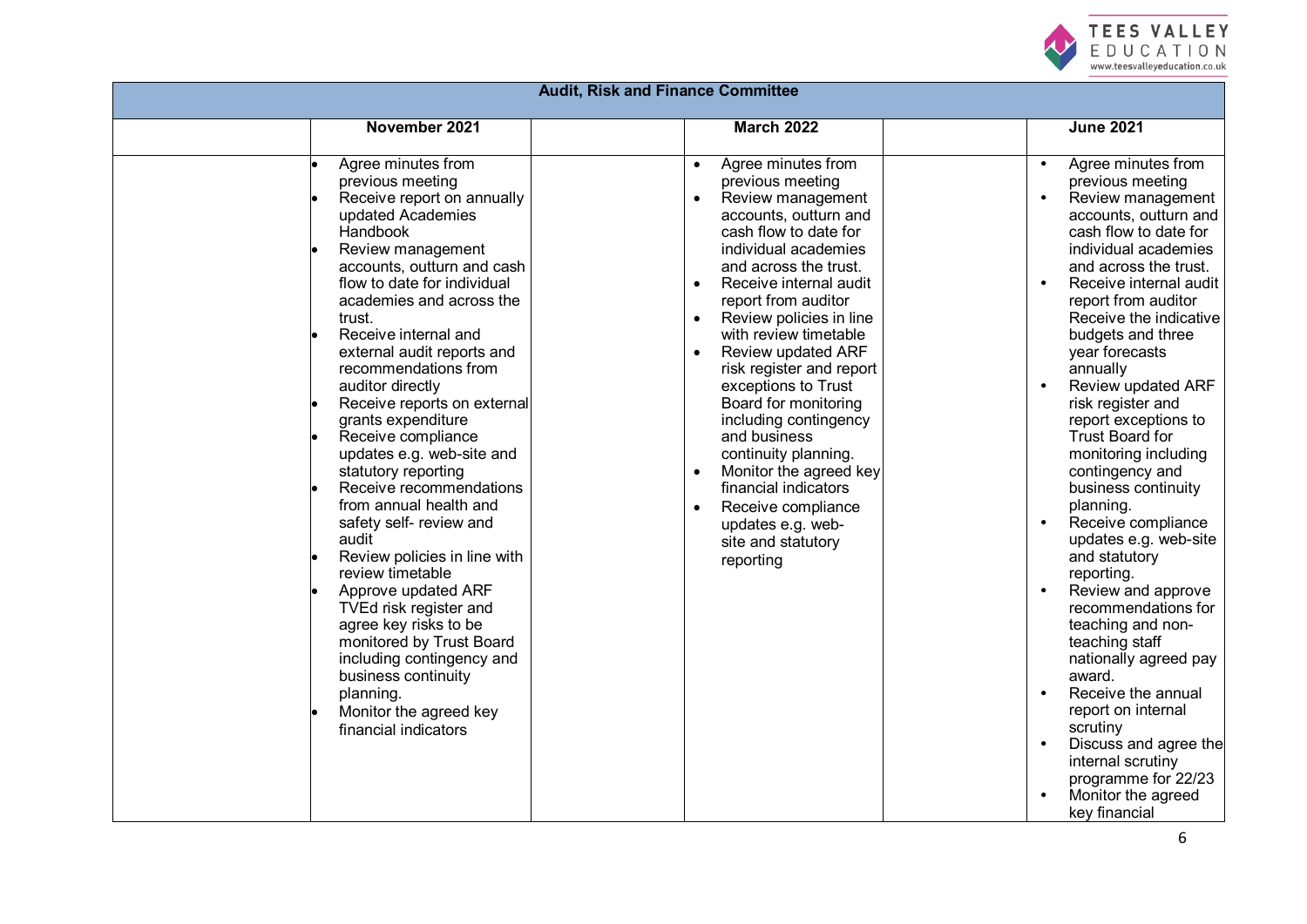

|  |  | indicators<br>Receive framework<br>and timeline to<br>procure external<br>auditor for 2023/24 -<br>2028/29 |
|--|--|------------------------------------------------------------------------------------------------------------|
|--|--|------------------------------------------------------------------------------------------------------------|

| <b>Challenge Board</b><br>$-$ termly<br>meetings<br><b>IMB - half termly</b><br>meetings                                                                  |                                                                                                                                     |                                                                                                                                          |                                                                                                                                    |                 |                                                                                                                                       |  |
|-----------------------------------------------------------------------------------------------------------------------------------------------------------|-------------------------------------------------------------------------------------------------------------------------------------|------------------------------------------------------------------------------------------------------------------------------------------|------------------------------------------------------------------------------------------------------------------------------------|-----------------|---------------------------------------------------------------------------------------------------------------------------------------|--|
| September 2021                                                                                                                                            | <b>IMB - November</b><br>2021                                                                                                       | January 2022                                                                                                                             | $IMB - March 2022$                                                                                                                 | <b>May 2022</b> | $IMB - June 2022$                                                                                                                     |  |
| Approve minutes of<br>last CB meeting and<br>consider any<br>matters arising                                                                              | Half termly update<br>$\bullet$<br>of progress to<br>address identified<br>IMB issues.                                              | Same standing<br>agenda for each<br>CB and IMB<br>meeting with                                                                           | Half termly update<br>$\bullet$<br>of progress to<br>address identified<br>IMB issues.                                             |                 | Half termly update of<br>progress to address<br>identified IMB issues.<br>Half termly update on                                       |  |
| Review each<br>academy's context<br>as per HT's report<br>and CB agenda<br>Strategic review of<br>each academy's                                          | Half termly update<br>on key<br>performance data.<br>Consideration of<br>further support or<br>intervention to be<br>recommended to | termly updated<br>headteacher and<br>director reports<br>and any CB<br>commissioned<br>reports.                                          | Half termly update<br>on key performance<br>data<br>Consideration of<br>further support or<br>intervention to be<br>recommended to |                 | key performance<br>data<br>Review of identified<br><b>IMB</b> issues and<br>consideration of<br>amendments for next<br>academic year. |  |
| annually updated<br><b>SEF</b><br>Strategic review of<br>each academy's<br>annual priority 1<br>objectives.<br>Strategic review of<br>curriculum delivery | SC.                                                                                                                                 | Strategic review of<br>any termly updates<br>to SEF and priority<br>1 objectives to<br>include evidence of<br>progress and<br>impact and | SC.                                                                                                                                |                 | Review of IMB status<br>and consideration of<br>any<br>recommendations to<br>trustees.                                                |  |
| and development:<br>linked to top priorities;<br>wider curriculum;<br>enrichment curriculum<br>and trust-wide<br>developments                             |                                                                                                                                     | rationale for any<br>proposed changes.                                                                                                   |                                                                                                                                    |                 |                                                                                                                                       |  |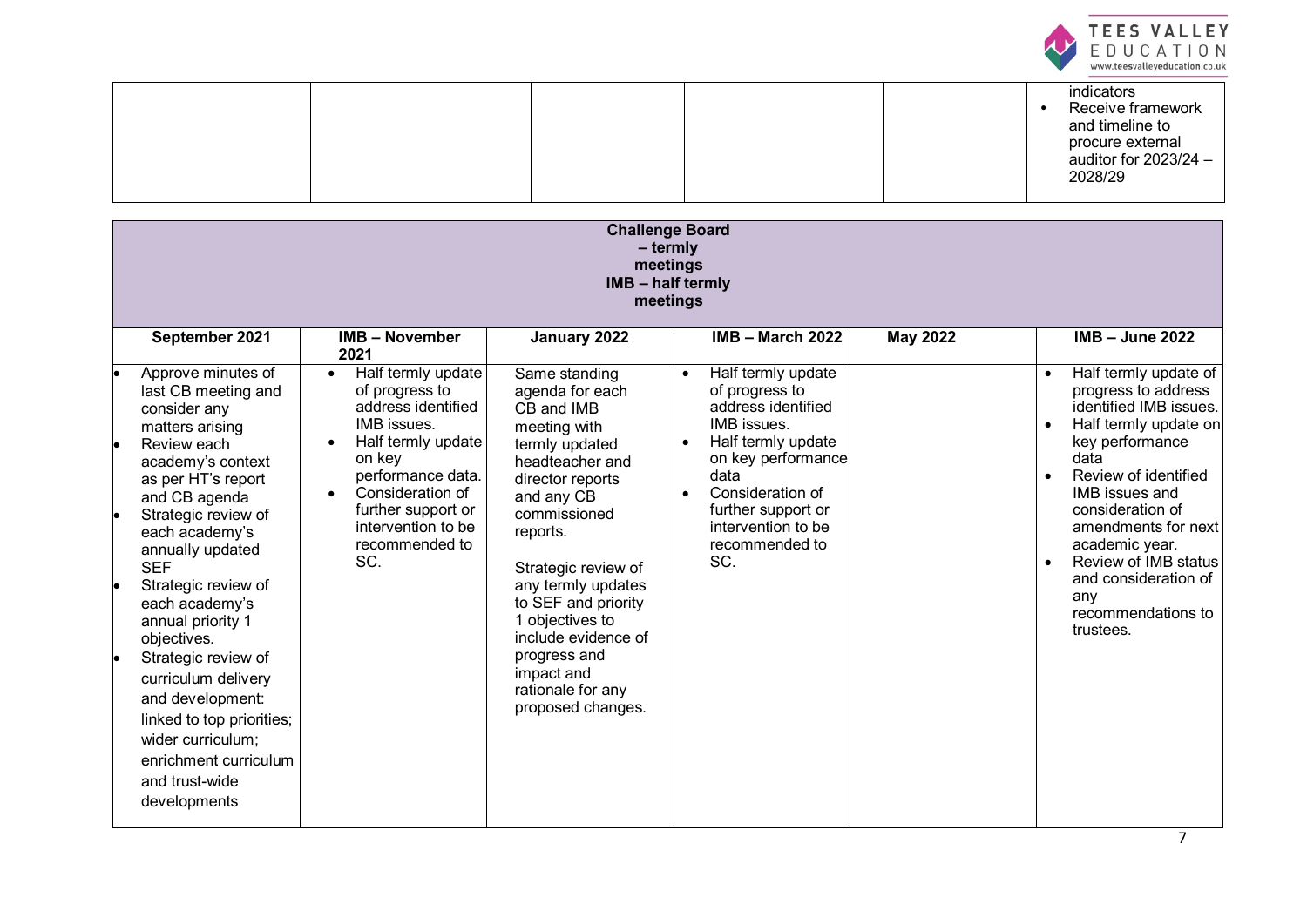

| Strategic review of     |  |  |  |
|-------------------------|--|--|--|
| DTIS report on termly   |  |  |  |
| pupil performance       |  |  |  |
| data outcomes, cross-   |  |  |  |
| referenced to SEF and   |  |  |  |
| any external reviews    |  |  |  |
| to focus on evidence    |  |  |  |
| of impact and           |  |  |  |
| decisions about         |  |  |  |
| actions to be taken.    |  |  |  |
| Strategic review of     |  |  |  |
| outcomes of internal    |  |  |  |
| and external TVED       |  |  |  |
| commissioned reviews    |  |  |  |
| and OFSTED              |  |  |  |
| inspections and         |  |  |  |
| response.               |  |  |  |
| Strategic review of     |  |  |  |
| staffing to include     |  |  |  |
| leadership capacity     |  |  |  |
| and sustainability;     |  |  |  |
| staffing structures in  |  |  |  |
| support of effective    |  |  |  |
| curriculum delivery;    |  |  |  |
| non-teaching and        |  |  |  |
| support staff; staffing |  |  |  |
| pressures.              |  |  |  |
| Strategic review of     |  |  |  |
| each academy's risk     |  |  |  |
| register updated        |  |  |  |
| termly to focus on      |  |  |  |
| rationale for key risks |  |  |  |
| and effectiveness of    |  |  |  |
| proposed and            |  |  |  |
| implemented risk        |  |  |  |
| mitigation.             |  |  |  |
|                         |  |  |  |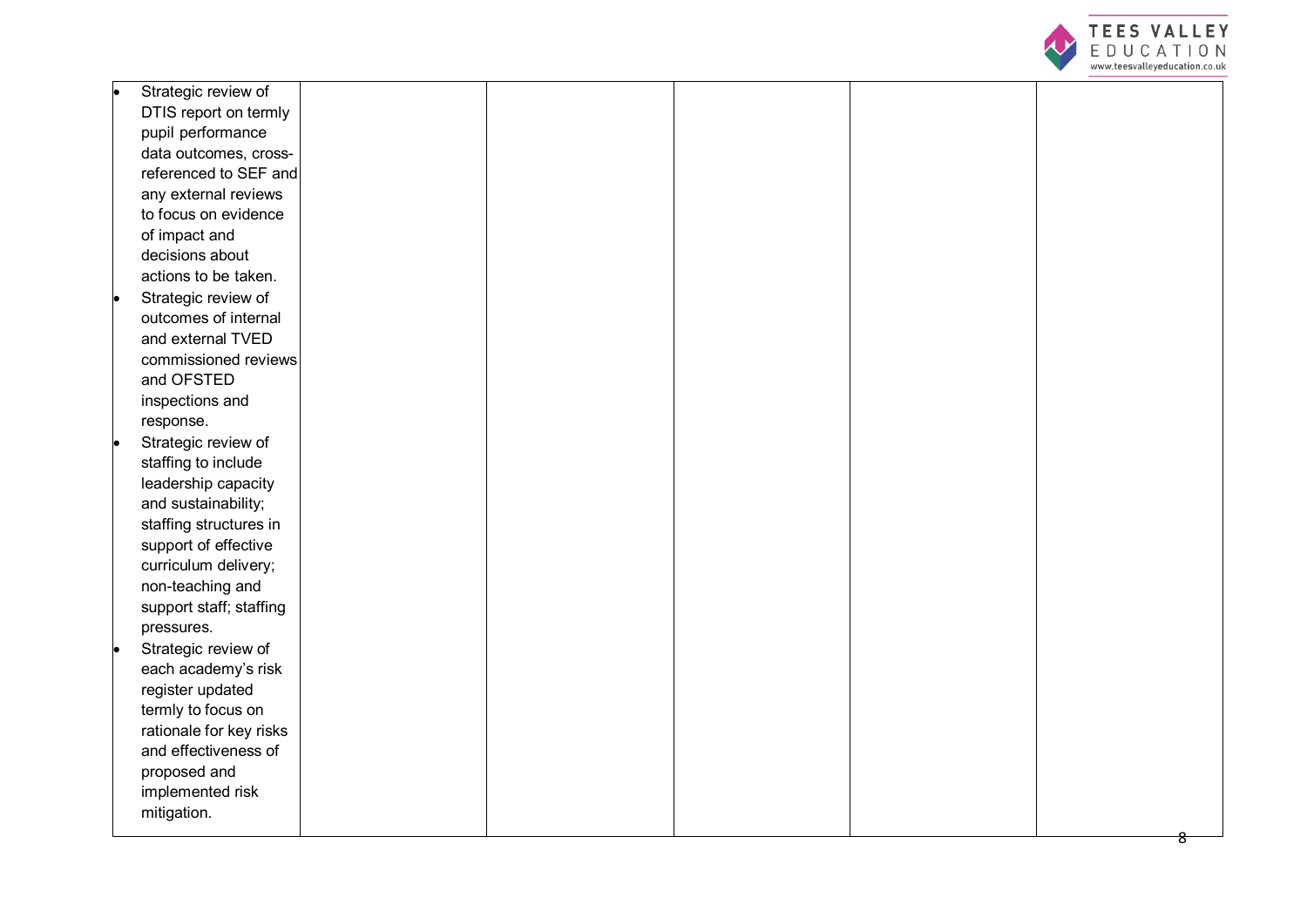

|           | Recommendations to       |  |  |  |
|-----------|--------------------------|--|--|--|
|           | standards committee      |  |  |  |
|           | re key strategic risks   |  |  |  |
|           | and developments         |  |  |  |
|           | required for each        |  |  |  |
|           | academy and trust-       |  |  |  |
|           | wide implications: via   |  |  |  |
|           | chair's termly report to |  |  |  |
|           | standard's committee.    |  |  |  |
|           | Consideration of CB      |  |  |  |
|           | commissioned             |  |  |  |
|           | occasional reports.      |  |  |  |
|           |                          |  |  |  |
|           | <b>Meeting as an IMB</b> |  |  |  |
| $\bullet$ | At first IMB             |  |  |  |
|           | meeting, agree           |  |  |  |
|           | key issues to be         |  |  |  |
|           | addressed to be          |  |  |  |
|           | included in              |  |  |  |
|           | ongoing IMB              |  |  |  |
|           | reports.                 |  |  |  |
| $\bullet$ | Determine IMB            |  |  |  |
|           | issues that can be       |  |  |  |
|           | removed and any          |  |  |  |
|           | additional items         |  |  |  |
|           | that need to be          |  |  |  |
|           | included in future       |  |  |  |
|           | agendas                  |  |  |  |
| $\bullet$ | Review progress          |  |  |  |
|           | to address key           |  |  |  |
|           | IMB issues in            |  |  |  |
|           | terms of evidence        |  |  |  |
|           | on impact and            |  |  |  |
|           | outcomes.                |  |  |  |
|           |                          |  |  |  |
|           |                          |  |  |  |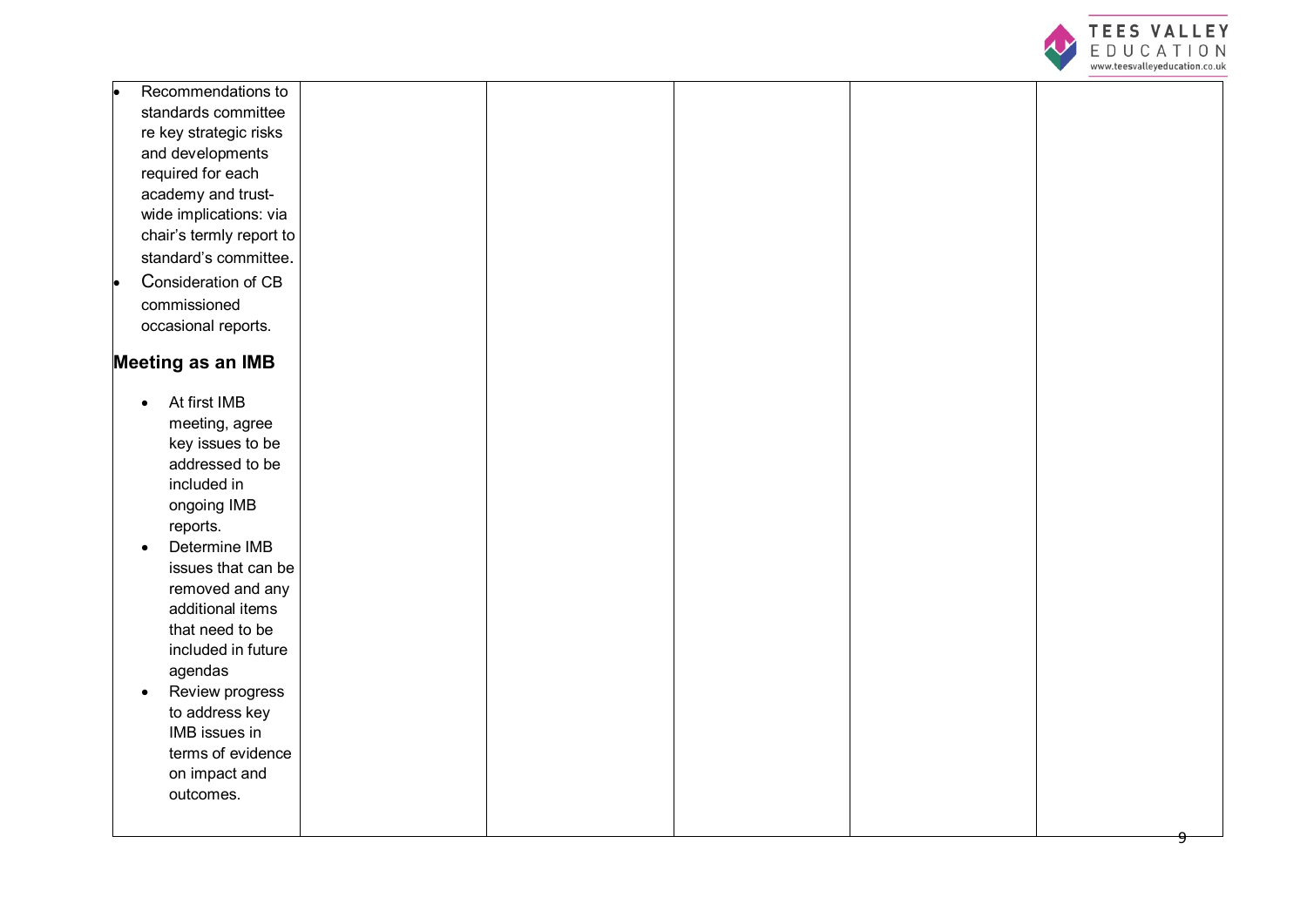

|           | Support and         |  |  |  |
|-----------|---------------------|--|--|--|
|           | challenge           |  |  |  |
|           | academy and trust   |  |  |  |
|           | leaders to identify |  |  |  |
|           | current and         |  |  |  |
|           | potential blockers  |  |  |  |
|           | to progress and     |  |  |  |
|           | how these can be    |  |  |  |
|           | effectively         |  |  |  |
|           | addressed.          |  |  |  |
| $\bullet$ | Remaining work      |  |  |  |
|           | plan as per CB.     |  |  |  |
|           |                     |  |  |  |
|           |                     |  |  |  |

|               | <b>Local Academy Committees</b>                                                                                                                                                                                                                                           |               |                                                                                                                                                                                                                        |               |                                                                                                                                                                                                                                                            |  |  |
|---------------|---------------------------------------------------------------------------------------------------------------------------------------------------------------------------------------------------------------------------------------------------------------------------|---------------|------------------------------------------------------------------------------------------------------------------------------------------------------------------------------------------------------------------------|---------------|------------------------------------------------------------------------------------------------------------------------------------------------------------------------------------------------------------------------------------------------------------|--|--|
| Autumn term 1 | Autumn term 2                                                                                                                                                                                                                                                             | Spring term 1 | Spring term 2                                                                                                                                                                                                          | Summer term 1 | <b>Summer term 2</b>                                                                                                                                                                                                                                       |  |  |
|               | Agree minutes from<br>previous meeting<br><b>Review LAC terms</b><br>$\bullet$<br>of reference and<br>membership<br>annually<br>Agree annual work<br>programme in terms<br>of priorities for<br>consideration in line<br>with tor<br>Receive HT report<br>on parental and |               | Agree minutes<br>from previous<br>meeting<br>Receive reports<br>related to agreed<br>work programme<br>priorities (could be<br>determined by<br>trust to be trust<br>wide or specific to<br>each academy -<br>or both) |               | Agree minutes from<br>previous meeting<br>Receive reports<br>related to agreed<br>work programme<br>priorities (could be<br>determined by trust<br>to be trust wide or<br>specific to each<br>$academy - or both)$<br>Receive HT report<br>on parental and |  |  |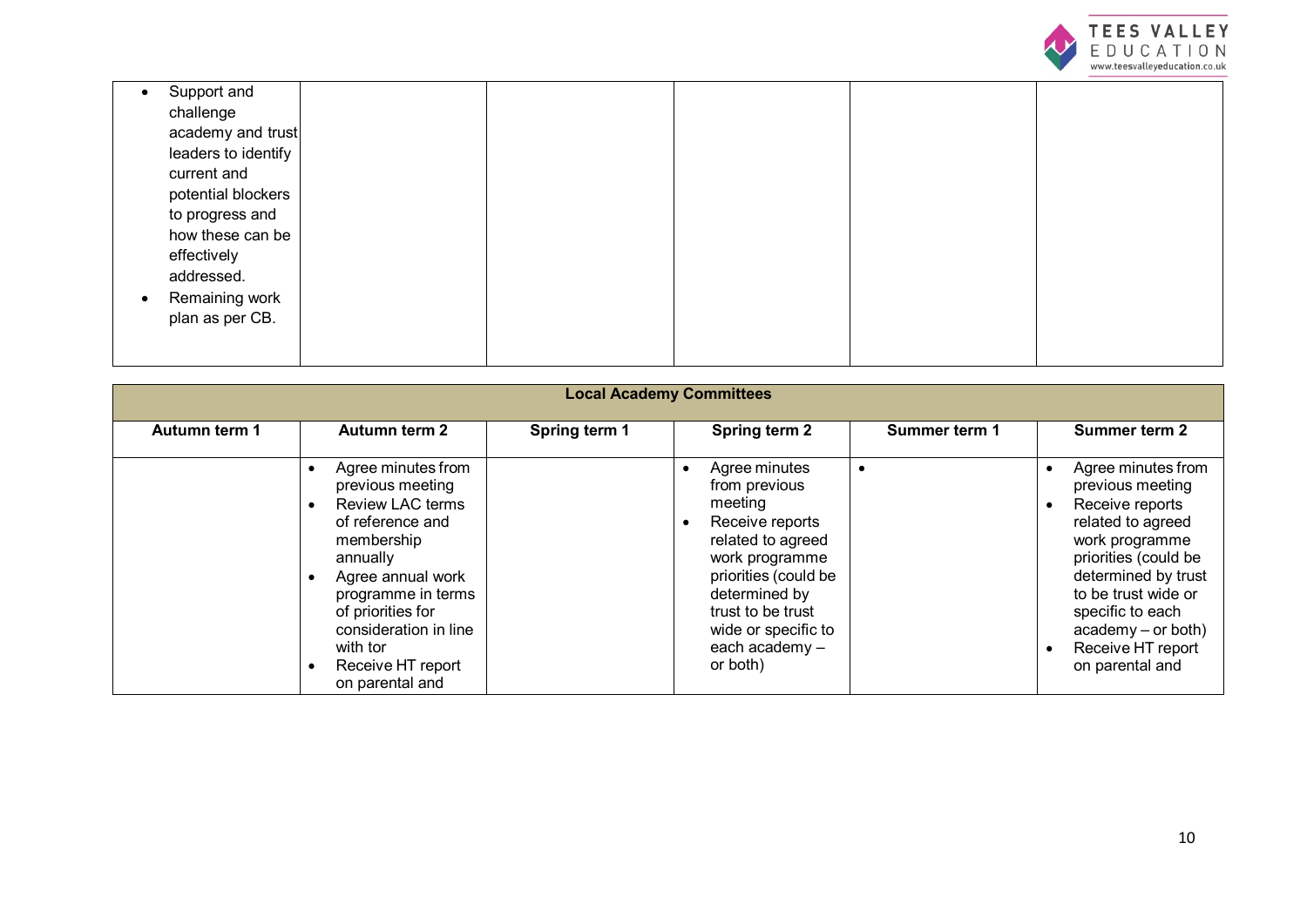

 $\overline{\phantom{0}}$